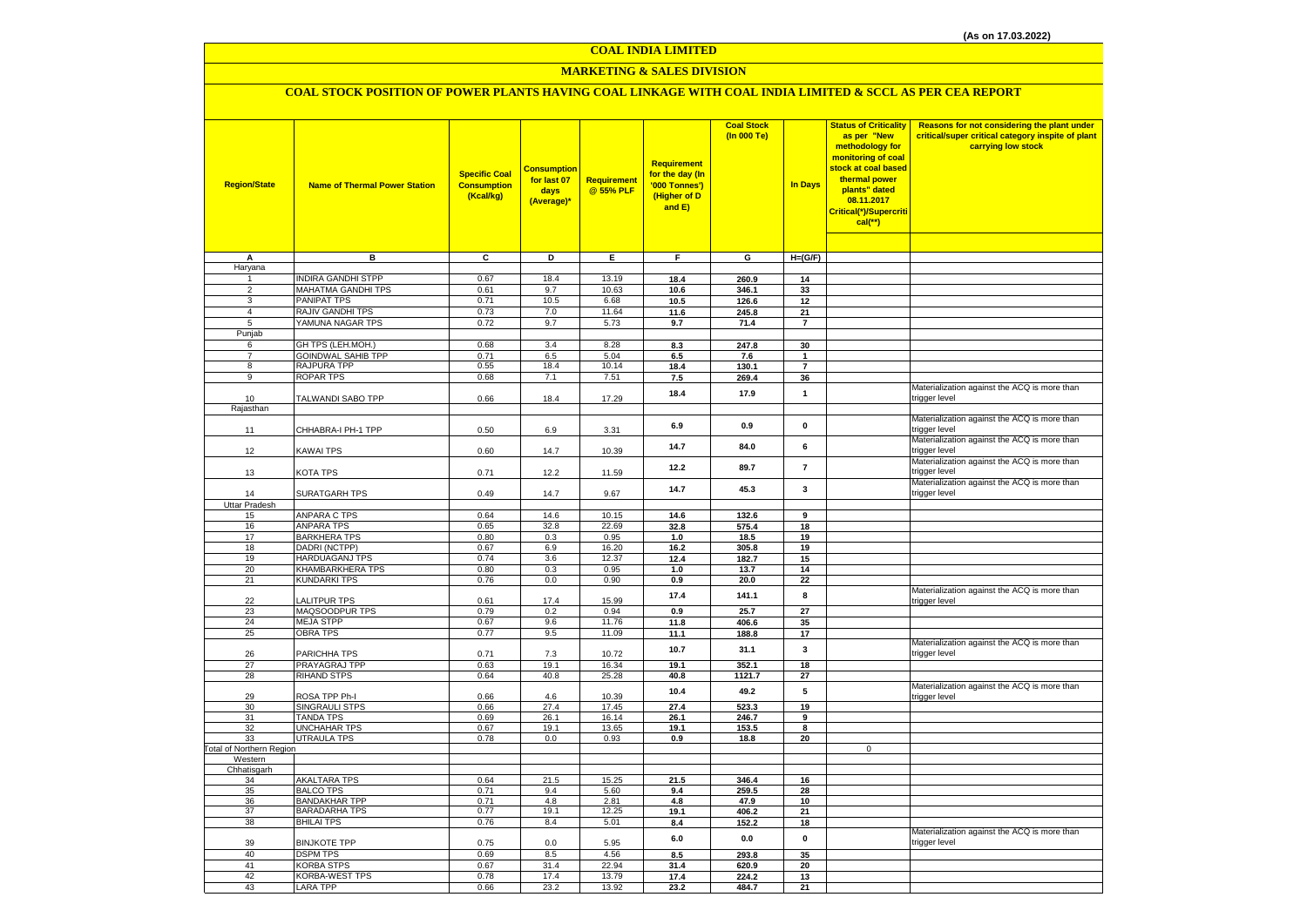# **COAL INDIA LIMITED**

# **MARKETING & SALES DIVISION**

# **COAL STOCK POSITION OF POWER PLANTS HAVING COAL LINKAGE WITH COAL INDIA LIMITED & SCCL AS PER CEA REPORT**

| <b>Region/State</b>                        | <b>Name of Thermal Power Station</b>         | <b>Specific Coal</b><br><b>Consumption</b><br>(Kcal/kg) | <u>Consumption</u><br>for last 07<br>days<br>(Average)* | Requirement<br>@ 55% PLF | Requirement<br>for the day (In<br>'000 Tonnes')<br>(Higher of D<br>and E) | <b>Coal Stock</b><br>(In 000 Te) | <b>In Days</b>      | <b>Status of Criticality</b><br>as per "New<br>methodology for<br>monitoring of coal<br>stock at coal based<br>thermal power<br>plants" dated<br>08.11.2017<br>Critical(*)/Supercriti<br>$cal$ (**) | Reasons for not considering the plant under<br>critical/super critical category inspite of plant<br>carrying low stock |
|--------------------------------------------|----------------------------------------------|---------------------------------------------------------|---------------------------------------------------------|--------------------------|---------------------------------------------------------------------------|----------------------------------|---------------------|-----------------------------------------------------------------------------------------------------------------------------------------------------------------------------------------------------|------------------------------------------------------------------------------------------------------------------------|
| A                                          | в                                            | c                                                       | Þ                                                       | Ε                        | $\overline{F}$                                                            | G                                | $H=(G/F)$           |                                                                                                                                                                                                     |                                                                                                                        |
| 44                                         | NAWAPARA TPP                                 | 0.79                                                    | 3.7                                                     | 6.28                     | 6.3                                                                       | 13.7                             | $\mathbf{2}$        |                                                                                                                                                                                                     | Materialization against the ACQ is more than<br>trigger level                                                          |
| 45                                         | PATHADI TPP                                  | 0.65                                                    | 8.6                                                     | 5.18                     | 8.6                                                                       | 129.9                            | 15                  |                                                                                                                                                                                                     |                                                                                                                        |
| 46                                         | <b>SIPAT STPS</b>                            | 0.68                                                    | 36.1                                                    | 26.62                    | 36.1                                                                      | 671.3                            | 19                  |                                                                                                                                                                                                     |                                                                                                                        |
| 47                                         | TAMNAR TPP                                   | 0.84                                                    | 35.8                                                    | 26.52                    | 35.8                                                                      | 144.1                            | 4                   |                                                                                                                                                                                                     | Materialization against the ACQ is more than<br>trigger level                                                          |
| 48<br>Gujarat                              | UCHPINDA TPP                                 | 0.75                                                    | 24.2                                                    | 14.22                    | 24.2                                                                      | 138.6                            | 6                   |                                                                                                                                                                                                     | Materialization against the ACQ is more than<br>trigger level                                                          |
|                                            |                                              |                                                         |                                                         |                          |                                                                           |                                  |                     |                                                                                                                                                                                                     | Materialization against the ACQ is more than                                                                           |
| 49<br>50                                   | GANDHI NAGAR TPS<br>SABARMATI (D-F STATIONS) | 0.69<br>0.57                                            | 8.3<br>3.8                                              | 5.71<br>2.74             | 8.3<br>3.8                                                                | 46.0<br>25.5                     | 6<br>$\overline{7}$ |                                                                                                                                                                                                     | trigger level                                                                                                          |
|                                            |                                              |                                                         |                                                         |                          | 12.8                                                                      | 44.0                             | 3                   |                                                                                                                                                                                                     | Materialization against the ACQ is more than                                                                           |
| 51<br>52                                   | <b>JKAI TPS</b><br><b>WANAKBORI TPS</b>      | 0.67<br>0.67                                            | 12.8<br>24.0                                            | 9.85<br>20.22            | 24.0                                                                      | 53.4                             | $\overline{2}$      |                                                                                                                                                                                                     | trigger level<br>Materialization against the ACQ is more than<br>trigger level                                         |
| Madhya Pradesh                             |                                              |                                                         |                                                         |                          |                                                                           |                                  |                     |                                                                                                                                                                                                     |                                                                                                                        |
| 53                                         | AMARKANTAK EXT TPS                           | 0.65                                                    | 3.0                                                     | 1.80                     | 3.0                                                                       | 31.4                             | 10                  |                                                                                                                                                                                                     |                                                                                                                        |
| 54                                         | <b>ANUPPUR TPP</b>                           | 0.65                                                    | 19.6                                                    | 10.31                    | 19.6                                                                      | 300.0                            | 15                  |                                                                                                                                                                                                     |                                                                                                                        |
| 55                                         | <b>BINA TPS</b>                              | 0.74                                                    | 8.3                                                     | 4.88                     | 8.3                                                                       | 71.2                             | 9                   |                                                                                                                                                                                                     |                                                                                                                        |
| 56                                         | <b>GADARWARA TPP</b>                         | 0.66                                                    | 20.2                                                    | 13.93                    | 20.2                                                                      | 100.7                            | 5                   |                                                                                                                                                                                                     | Materialization against the ACQ is more than<br>trigger level                                                          |
| 57                                         | <b>KHARGONE STPP</b>                         | 0.60                                                    | 18.7                                                    | 10.45                    | 18.7                                                                      | 51.8                             | 3                   |                                                                                                                                                                                                     | Non payment of dues                                                                                                    |
| 58                                         | <b>SANJAY GANDHI TPS</b>                     | 0.82                                                    | 20.4                                                    | 14.57<br>11.79           | 20.4                                                                      | 100.6                            | 5                   |                                                                                                                                                                                                     | Non Payment of Dues                                                                                                    |
| 59<br>60                                   | SATPURA TPS<br><b>SEIONI TPP</b>             | 0.67<br>0.64                                            | 7.3<br>7.6                                              | 5.06                     | 11.8<br>7.6                                                               | 28.3<br>179.9                    | $\mathbf{2}$<br>24  |                                                                                                                                                                                                     |                                                                                                                        |
| 61                                         | SHREE SINGAJI TPP                            | 0.71                                                    | 25.9                                                    | 23.50                    | 25.9                                                                      | 72.1                             | 3                   |                                                                                                                                                                                                     | Non Payment of Dues                                                                                                    |
| 62                                         | <b>VINDHYACHAL STPS</b>                      | 0.69                                                    | 62.1                                                    | 43.60                    | 62.1                                                                      | 1547.5                           | 25                  |                                                                                                                                                                                                     |                                                                                                                        |
| Maharashtra                                |                                              |                                                         |                                                         |                          |                                                                           |                                  |                     |                                                                                                                                                                                                     |                                                                                                                        |
| 63                                         | <b>AMRAVATI TPS</b>                          | 0.62                                                    | 16.1                                                    | 11.07                    | 16.1                                                                      | 34.8                             | $\mathbf{2}$        |                                                                                                                                                                                                     | Materialization against the ACQ is more than<br>trigger level                                                          |
| 64                                         | <b>BHUSAWAL TPS</b>                          | 0.72                                                    | 13.5                                                    | 11.44                    | 13.5                                                                      | 60.2                             | 4                   |                                                                                                                                                                                                     | Non payment of dues                                                                                                    |
| 65                                         | <b>BUTIBORI TPP</b>                          | 0.67                                                    | 0.0                                                     | 5.31                     | 5.3                                                                       | 59.7                             | 11                  |                                                                                                                                                                                                     |                                                                                                                        |
| 66                                         | CHANDRAPUR(MAHARASHTRA) STPS                 | 0.78                                                    | 43.8                                                    | 30.17                    | 43.8                                                                      | 365.7                            | 8                   |                                                                                                                                                                                                     | Non payment of dues                                                                                                    |
| 67                                         | DAHANU TPS                                   | 0.62                                                    | $4.7\,$                                                 | 4.09                     | 4.7                                                                       | 43.6                             | 9                   |                                                                                                                                                                                                     | Materialization against the ACQ is more than<br>trigger level                                                          |
| 68                                         | DHARIWAL TPP                                 | 0.67                                                    | 8.5                                                     | 5.34                     | 8.5                                                                       | 27.5                             | $\mathbf{3}$        |                                                                                                                                                                                                     | Materialization against the ACQ is more than<br>trigger level                                                          |
| 69                                         | <b>GMR WARORA TPS</b>                        | 0.67                                                    | 8.6                                                     | 5.29                     | 8.6                                                                       | 11.8                             | 1                   |                                                                                                                                                                                                     | Materialization against the ACQ is more than<br>trigger level                                                          |
| 70                                         | KHAPARKHEDA TPS                              | 0.89                                                    | 21.3                                                    | 15.72                    | 21.3                                                                      | 223.4                            | 10                  |                                                                                                                                                                                                     | Non payment of dues                                                                                                    |
| 71<br>72                                   | <b>KORADI TPS</b><br><b>MAUDA TPS</b>        | 0.76<br>0.70                                            | 29.1<br>27.6                                            | 22.08<br>21.29           | 29.1<br>27.6                                                              | 60.4<br>271.6                    | $\mathbf{2}$<br>10  |                                                                                                                                                                                                     |                                                                                                                        |
| 73                                         | <b>NASIK TPS</b>                             | 0.81                                                    | 5.6                                                     | 6.72                     | 6.7                                                                       | 22.3                             | 3                   |                                                                                                                                                                                                     | Non payment of dues                                                                                                    |
| 74                                         | PARAS TPS                                    | 0.74                                                    | 6.9                                                     | 4.90                     | 6.9                                                                       | 7.7                              | $\mathbf{1}$        |                                                                                                                                                                                                     | Non payment of dues                                                                                                    |
| 75                                         | <b>PARLITPS</b>                              | 0.67                                                    | 8.1                                                     | 6.65                     | 8.1                                                                       | 22.5                             | 3                   |                                                                                                                                                                                                     | Non payment of dues                                                                                                    |
| 76                                         | <b>SOLAPUR STPS</b>                          | 0.56                                                    | 17.9                                                    | 9.73                     | 17.9                                                                      | 109.7                            | 6                   |                                                                                                                                                                                                     |                                                                                                                        |
| 77                                         | <b>TIRORA TPS</b>                            | 0.66                                                    | 45.3                                                    | 28.73                    | 45.3                                                                      | 144.6                            | 3                   |                                                                                                                                                                                                     | Materialization against the ACQ is more than<br>trigger level                                                          |
| 78                                         | WARDHA WARORA TPP                            | 0.66                                                    | 2.8                                                     | 4.71                     | 4.7                                                                       | 159.5                            | 34                  |                                                                                                                                                                                                     |                                                                                                                        |
| <b>Total of Western Region</b><br>Southern |                                              |                                                         |                                                         |                          |                                                                           |                                  |                     | $\overline{0}$                                                                                                                                                                                      |                                                                                                                        |
| Andhra Pradesh                             |                                              |                                                         |                                                         |                          |                                                                           |                                  |                     |                                                                                                                                                                                                     |                                                                                                                        |
| 79                                         | DAMODARAM SANJEEVAIAH TPS                    | 0.66                                                    | 14.1                                                    | 13.85                    | 14.1                                                                      | 38.0                             | 3                   |                                                                                                                                                                                                     | Materialization against the ACQ is more than<br>trigger level                                                          |
| 80                                         | Dr. N.TATA RAO TPS                           | 0.77                                                    | 28.3                                                    | 17.90                    | 28.3                                                                      | 50.0                             | $\overline{2}$      |                                                                                                                                                                                                     | Materialization against the ACQ is more than<br>trigger level                                                          |
| 81                                         | PAINAMPURAM TPP                              | 0.59                                                    | 18.6                                                    | 10.21                    | 18.6                                                                      | 110.8                            | 6                   |                                                                                                                                                                                                     |                                                                                                                        |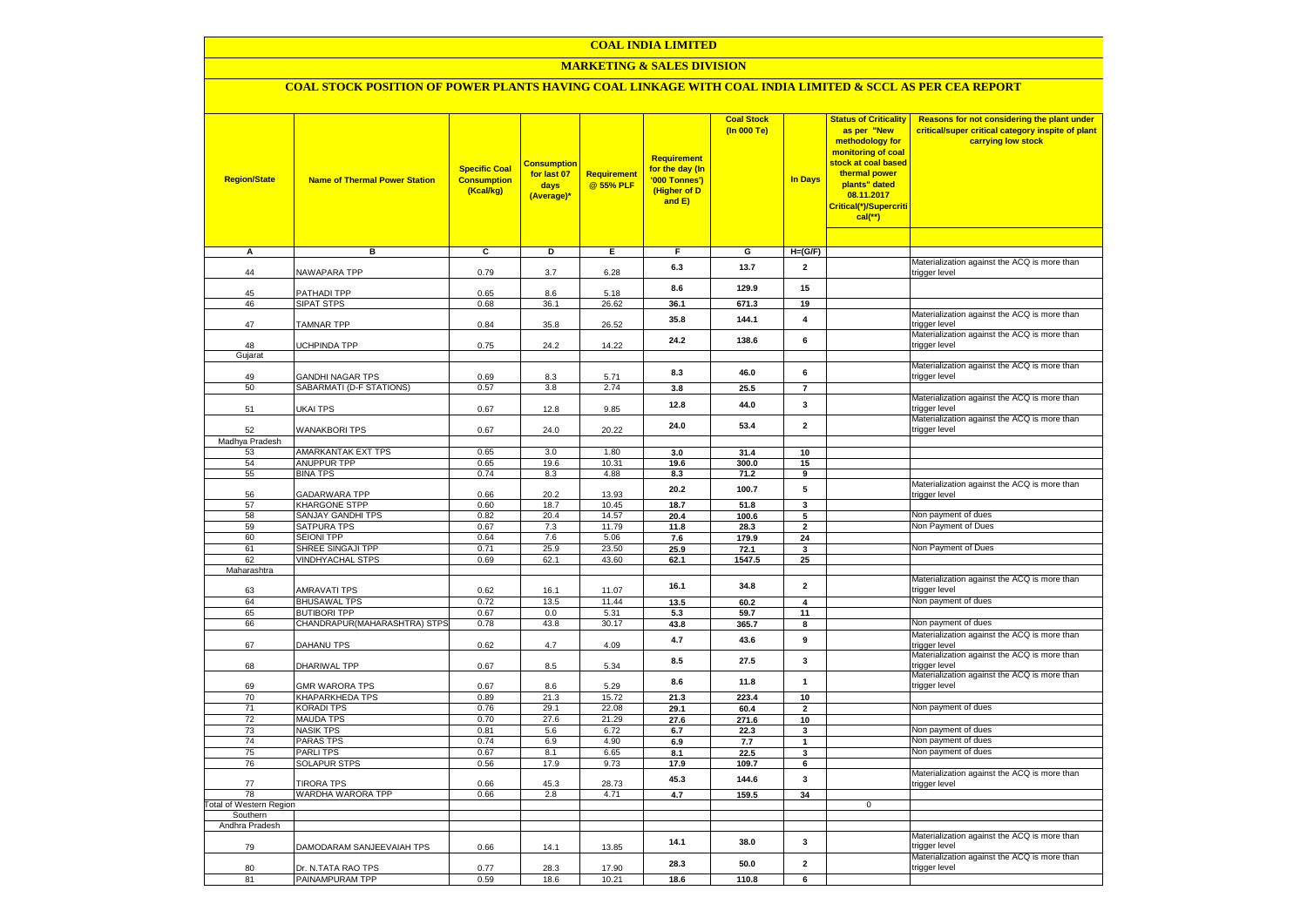# **COAL INDIA LIMITED**

# **MARKETING & SALES DIVISION**

# **COAL STOCK POSITION OF POWER PLANTS HAVING COAL LINKAGE WITH COAL INDIA LIMITED & SCCL AS PER CEA REPORT**

| <b>Region/State</b>                    | <b>Name of Thermal Power Station</b>       | <b>Specific Coal</b><br><b>Consumption</b><br>(Kcal/kg) | <b>Consumptior</b><br>for last 07<br>days<br>(Average)* | Requirement<br>@ 55% PLF | <b>Requirement</b><br>for the day (In<br>'000 Tonnes')<br>(Higher of D<br>and E) | <b>Coal Stock</b><br>(In 000 Te) | <b>In Days</b>          | <b>Status of Criticality</b><br>as per "New<br>methodology for<br>monitoring of coal<br>stock at coal based<br>thermal power<br>plants" dated<br>08.11.2017<br>Critical(*)/Supercriti<br>$cal$ (**) | Reasons for not considering the plant under<br>critical/super critical category inspite of plant<br>carrying low stock |
|----------------------------------------|--------------------------------------------|---------------------------------------------------------|---------------------------------------------------------|--------------------------|----------------------------------------------------------------------------------|----------------------------------|-------------------------|-----------------------------------------------------------------------------------------------------------------------------------------------------------------------------------------------------|------------------------------------------------------------------------------------------------------------------------|
| Α                                      | в                                          | c                                                       | D                                                       | Е.                       | F.                                                                               | G                                | $H=(G/F)$               |                                                                                                                                                                                                     |                                                                                                                        |
|                                        |                                            |                                                         |                                                         |                          | 20.6                                                                             | 70.0                             | 3                       |                                                                                                                                                                                                     | Materialization against the ACQ is more than                                                                           |
| 82                                     | RAYALASEEMA TPS                            | 0.76                                                    | 20.6                                                    | 16.60                    |                                                                                  |                                  |                         |                                                                                                                                                                                                     | trigger level                                                                                                          |
| 83                                     | <b>SIMHADRI</b>                            | 0.78                                                    | 33.9                                                    | 20.54                    | 33.9                                                                             | 279.1                            | 8                       |                                                                                                                                                                                                     |                                                                                                                        |
| 84                                     | SGPL TPP                                   | 0.53                                                    | 14.8                                                    | 9.26                     | 14.8                                                                             | 31.9                             | $\overline{2}$          |                                                                                                                                                                                                     | Materialization against the ACQ is more than<br>trigger level                                                          |
| 85                                     | <b>VIZAG TPP</b>                           | 0.67                                                    | 0.0                                                     | 9.20                     | 9.2                                                                              | 24.8                             | $\mathbf{3}$            |                                                                                                                                                                                                     |                                                                                                                        |
| Karnataka                              |                                            |                                                         |                                                         |                          |                                                                                  |                                  |                         |                                                                                                                                                                                                     |                                                                                                                        |
| 86                                     | <b>BELLARY TPS</b>                         | 0.63                                                    | 13.1                                                    | 14.23                    | 14.2                                                                             | 57.6                             | 4                       |                                                                                                                                                                                                     | Materialization against the ACQ is more than<br>trigger level                                                          |
| 87                                     | KUDGI STPP                                 | 0.63                                                    | 25.8                                                    | 19.90                    | 25.8                                                                             | 103.4                            | $\overline{\mathbf{4}}$ |                                                                                                                                                                                                     | Materialization against the ACQ is more than<br>trigger level                                                          |
| 88                                     | RAICHUR TPS                                | 0.66                                                    | 15.7                                                    | 14.98                    | 15.7                                                                             | 18.9                             | $\mathbf{1}$            |                                                                                                                                                                                                     | Materialization against the ACQ is more than<br>trigger level                                                          |
|                                        |                                            |                                                         |                                                         |                          | 14.2                                                                             | 15.1                             | $\mathbf{1}$            |                                                                                                                                                                                                     | Materialization against the ACQ is more than                                                                           |
| 89                                     | YERMARUS TPP                               | 0.62                                                    | 14.2                                                    | 13.09                    |                                                                                  |                                  |                         |                                                                                                                                                                                                     | trigger level                                                                                                          |
| <b>Tamil Nadu</b>                      |                                            |                                                         |                                                         |                          |                                                                                  |                                  |                         |                                                                                                                                                                                                     | Materialization against the ACQ is more than                                                                           |
| 90                                     | <b>METTUR TPS</b>                          | 0.81                                                    | 6.8                                                     | 8.98                     | 9.0                                                                              | 18.2                             | $\overline{\mathbf{2}}$ |                                                                                                                                                                                                     | trigger level                                                                                                          |
| 91                                     | METTUR TPS - II                            | 0.78                                                    | 6.4                                                     | 6.16                     | 6.4                                                                              | 21.6                             | 3                       |                                                                                                                                                                                                     | Materialization against the ACQ is more than<br>trigger level                                                          |
|                                        |                                            |                                                         |                                                         |                          |                                                                                  |                                  |                         |                                                                                                                                                                                                     | Materialization against the ACQ is more than                                                                           |
| 92                                     | NORTH CHENNAI TPS                          | 0.82                                                    | 25.2                                                    | 19.78                    | 25.2                                                                             | 116.7                            | 5                       |                                                                                                                                                                                                     | trigger level<br>Materialization against the ACQ is more than                                                          |
| 93                                     | <b>TUTICORIN TPS</b>                       | 0.96                                                    | 7.7                                                     | 13.31                    | 13.3                                                                             | 29.7                             | $\overline{2}$          |                                                                                                                                                                                                     | trigger level                                                                                                          |
| 94                                     | <b>VALLUR TPP</b>                          | 0.72                                                    | 22.9                                                    | 14.26                    | 22.9                                                                             | 150.7                            | $\overline{7}$          |                                                                                                                                                                                                     |                                                                                                                        |
| Telangana<br>95                        | <b>BHADRADRI TPP</b>                       | 0.69                                                    | 13.2                                                    | 9.83                     | 13.2                                                                             | 101.5                            | 8                       |                                                                                                                                                                                                     |                                                                                                                        |
| 96                                     | KAKATIYA TPS                               | 0.57                                                    | 14.4                                                    | 8.33                     | 14.4                                                                             | 144.3                            | 10                      |                                                                                                                                                                                                     |                                                                                                                        |
| 97                                     | KOTHAGUDEM TPS (NEW)                       | 0.64                                                    | 13.1                                                    | 8.46                     | 13.1                                                                             | 97.0                             | $\overline{7}$          |                                                                                                                                                                                                     |                                                                                                                        |
| 98                                     | KOTHAGUDEM TPS (STAGE-7)                   | 0.50                                                    | 9.4                                                     | 5.23                     | 9.4                                                                              | 101.5                            | 11                      |                                                                                                                                                                                                     |                                                                                                                        |
| 99                                     | RAMAGUNDEM STPS                            | 0.62                                                    | 28.5                                                    | 21.33                    | 28.5                                                                             | 310.3                            | 11                      |                                                                                                                                                                                                     |                                                                                                                        |
| 100                                    | <b>RAMAGUNDEM-B TPS</b>                    | 0.77                                                    | 0.8                                                     | 0.64                     | 0.8                                                                              | 7.3                              | 9                       |                                                                                                                                                                                                     |                                                                                                                        |
| 101<br><b>Total of Southern Region</b> | <b>SINGARENI TPP</b>                       | 0.58                                                    | 16.4                                                    | 9.12                     | 16.4                                                                             | 98.7                             | 6                       | $\mathbf 0$                                                                                                                                                                                         |                                                                                                                        |
| Eastern                                |                                            |                                                         |                                                         |                          |                                                                                  |                                  |                         |                                                                                                                                                                                                     |                                                                                                                        |
| Bihar                                  |                                            |                                                         |                                                         |                          |                                                                                  |                                  |                         |                                                                                                                                                                                                     |                                                                                                                        |
| 102                                    | <b>BARAUNI TPS</b>                         | 0.63                                                    | 3.4                                                     | 5.90                     | 5.9                                                                              | 139.6                            | 24                      |                                                                                                                                                                                                     |                                                                                                                        |
| 103                                    | <b>BARHI</b><br><b>BARH II</b>             | 0.67                                                    | 8.5                                                     | 5.84                     | 8.5                                                                              | 157.7                            | 19                      |                                                                                                                                                                                                     |                                                                                                                        |
| 104                                    |                                            | 0.67                                                    | 17.0                                                    | 11.67                    | 17.0                                                                             | 315.4                            | 19                      |                                                                                                                                                                                                     | Materialization against the ACQ is more than                                                                           |
| 105                                    | KAHALGAON TPS                              | 0.80                                                    | 27.0                                                    | 24.62                    | 27.0                                                                             | 128.1                            | ${\bf 5}$               |                                                                                                                                                                                                     | trigger level<br>Materialization against the ACQ is more than                                                          |
| 106                                    | MUZAFFARPUR TPS                            | 0.77                                                    | 5.6                                                     | 3.95                     | 5.6                                                                              | 60.6                             | 11                      |                                                                                                                                                                                                     | trigger level                                                                                                          |
| 107<br>108                             | <b>NABINAGAR STPP</b><br>NABINAGAR TPP     | 0.58<br>0.69                                            | 19.1<br>16.9                                            | 10.14<br>9.06            | 19.1<br>16.9                                                                     | 312.1<br>105.0                   | 16<br>6                 |                                                                                                                                                                                                     |                                                                                                                        |
| Jharkhand                              |                                            |                                                         |                                                         |                          |                                                                                  |                                  |                         |                                                                                                                                                                                                     |                                                                                                                        |
| 109                                    | BOKARO TPS `A` EXP                         | 0.57                                                    | 6.2                                                     | 3.78                     | 6.2                                                                              | 186.7                            | 30                      |                                                                                                                                                                                                     |                                                                                                                        |
| 110                                    | CHANDRAPURA(DVC) TPS                       | 0.61                                                    | 7.1                                                     | 4.06                     | 7.1                                                                              | 144.8                            | 20                      |                                                                                                                                                                                                     |                                                                                                                        |
| 111                                    | <b>JOJOBERA TPS</b>                        | 0.69                                                    | 3.1                                                     | 2.18                     | 3.1                                                                              | 80.0                             | 26                      |                                                                                                                                                                                                     |                                                                                                                        |
| 112                                    | <b>KODARMA TPP</b>                         | 0.62                                                    | 12.7                                                    | 8.23                     | 12.7                                                                             | 139.0                            | 11                      |                                                                                                                                                                                                     |                                                                                                                        |
| 113                                    | MAHADEV PRASAD STPP                        | 0.70                                                    | 8.6                                                     | 5.01                     | 8.6                                                                              | 24.4                             | $\mathbf{3}$            |                                                                                                                                                                                                     | Materialization against the ACQ is more than<br>trigger level                                                          |
| 114                                    | <b>MAITHON RB TPP</b>                      | 0.64                                                    | 6.6                                                     | 8.89                     | 8.9                                                                              | 296.8                            | 33                      |                                                                                                                                                                                                     |                                                                                                                        |
| 115                                    | TENUGHAT TPS                               | 0.75                                                    | 5.6                                                     | 4.16                     | 5.6                                                                              | 43.4                             | 8                       |                                                                                                                                                                                                     | Materialization against the ACQ is more than<br>trigger level                                                          |
| Odisha                                 |                                            | 0.71                                                    |                                                         | 14.95                    |                                                                                  | 421.2                            | 16                      |                                                                                                                                                                                                     |                                                                                                                        |
| 116<br>117                             | <b>DARLIPALI STPS</b><br><b>DERANG TPP</b> | 0.70                                                    | 26.1<br>17.4                                            | 11.10                    | 26.1<br>17.4                                                                     | 1165.3                           | 67                      |                                                                                                                                                                                                     |                                                                                                                        |
| 118                                    | <b>IB VALLEY TPS</b>                       | 0.83                                                    | 26.4                                                    | 19.16                    | 26.4                                                                             | 279.2                            | 11                      |                                                                                                                                                                                                     |                                                                                                                        |
|                                        |                                            |                                                         | 14.0                                                    | 10.02                    | 14.0                                                                             | 122.8                            | 9                       |                                                                                                                                                                                                     | Materialization against the ACQ is more than                                                                           |
| 119                                    | <b>KAMALANGA TPS</b>                       | 0.72                                                    |                                                         |                          |                                                                                  |                                  |                         |                                                                                                                                                                                                     | trigger level                                                                                                          |